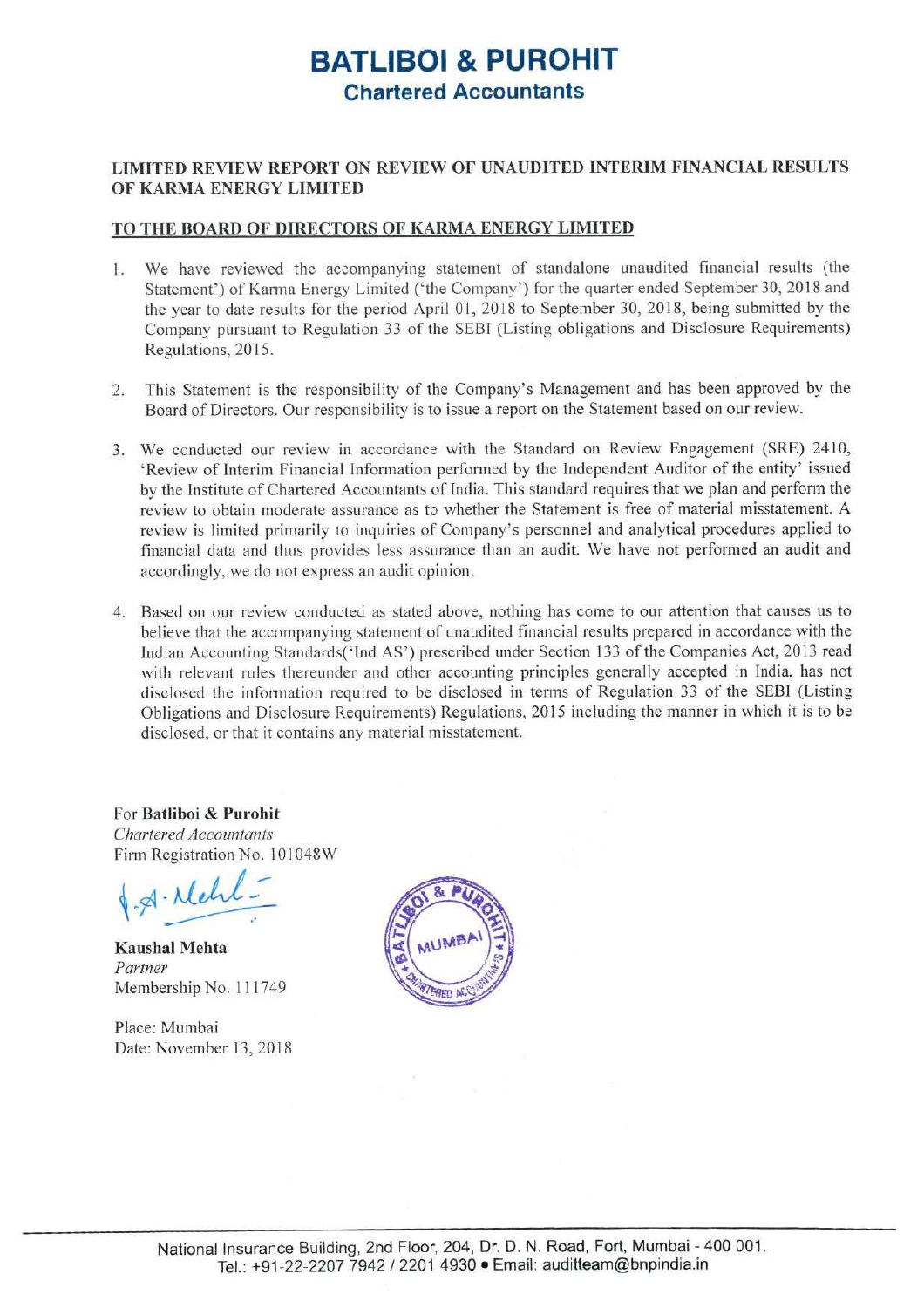#### **Karma Energy Limited**

(CIN - L311 0MH2007PLC168823)

Regd. Office: 214, Empire House, Dr. D. N. Road, Ent. A. K. Nayak Marg, Fort, Mumbai - 400001

Tel Nos: 22071501-06 Fax: 22071514

Email : investorshelpdesk@weizmann.co.in Visit us at : www.karmaenergy.co

Rupees in Lakh **Statement of Standalone Unaudited Financial Results for the Quarter and Half Year Ended 30.09.2018 Particulars Quarter Ended Half Year Ended Year** Ended , **30.09.18 30.06.18 30.09.17 30.09.18 30.09.17 31 .03.18 Unaudited Unaudited** Unaudited Unaudited Unaudited **Audited**  1 **Revenue**  (a) Revenue from Operations 1,486.26 619.27 1,308.94 2,105.53 2,066.46 3,349.84 (b) Other Income 20.28 142.53 6.30 162.81 14.76 30.75<br>
Total Revenue 1.506.54 761.80 1.315.24 2.268.34 2.081.22 3.380.59 **Total Revenue 1,506.54 761.80 1,315.24 2,268.34 2,081.22 3,380.59**  2 **Expenses**  (a) Direct Cost 803.42 528.97 688.33 1,332.39 1,158.65 1,593.45 (b) Employee Benefits Expense **66.56 66.56 66.56 66.56 66.56 66.56 66.56 66.56 66.56 66.56 66.56 66.56 66.56 66.56 66.56 66.56 66.56 66.56 66.56 66.56 66.56 66.56 66.56 66.56 6** (c) Finance Costs 112.91 113.23 141.00 226.14 242.12 458.37 (d) Depreciation and Amortisation Expense 122.70 122.70 121.37 125.51 244.07 249.67 497.98 (e) Bad Debts Written Off 493.30<br>
(f) Other Expenses 306.43 79.09 62.31 385.52 113.76 230.21 (f) Other Expenses Total **Expenses 1,412.02 937.71 1,074.45 2,349.73 1,887.16 3,508.84**  3 **Profit/ (Loss) before tax (1-2) 94.52 (175.91) 240.79 (81.39) 194.06 (128.25)**  4 **Tax Expense:**  (a) Current Tax  $(33.53)$   $(33.68)$   $(30.58)$   $(67.19)$   $(62.04)$   $(17.88)$ (b) Deferred Tax (33.51) (33.68) (30.58) (67.19) (62.04) (117.88) **Total Tax Expenses** 79.49 (33.68) 69.33 45.81 58.79 (16.01)<br>Profit / (Loss) after Tax (3-4) **15.03** (142.23) 171.46 (127.20) 135.27 (112.24) 5 **Profit/ (Loss) after Tax (3-4) 15.03 (142.23) 171.46 (127.20) 135.27 (112.24)**  Other Comprehensive Income Items that will not be reclassified to Profit or Loss  $\begin{bmatrix} 1 & 1 & 1 & 1 \\ 1 & 1 & 1 & 1 \\ 1 & 1 & 1 & 1 \end{bmatrix}$  =  $\begin{bmatrix} 2.85 & - & 5.69 \\ 0.79 & - & 1 \end{bmatrix}$  =  $\begin{bmatrix} 5.69 & 54.37 \\ 1.57 & 1.57 \end{bmatrix}$  =  $\begin{bmatrix} 15.13 & 1 \end{bmatrix}$ Tax effect (1.57)  $(15.13)$ Net Gain / (Loss) on Fair Value through OCI-Equity Securities (201.83) (1,911.14) 1,537.91 (2,112.97) 1,540.64 2,548.30 Tax effect 25.72 444.02 (338.71) 469.74 (338.71) (611.10) Total Other Comprehensive Income **(Net of Tax)** (176.11) (1,467.12) 1,201.26 (1,643.23) 1,206.05 1,976.44 <br>Total Comprehensive Income for the period (161.08) (1,609.35) 1,372.72 (1,770.43) 1,341.32 1,864.20 Total Comprehensive Income for the period **(161.08) (1,609.35) 1,372.72 {1,770.43) 1,341.32 1,864.20**  6 Paid up Equity Share Capital (Rs 10/- Per Share) 1,156.99 1,156.99 1,156.99 1,156.99 1,156.99 1,156.99 Reserves as shown in Audited Balance Sheet **6,846.21** 6,846.21 6,212.07 7 Earning per Share (Rs 10/- Per Share) i Basic 0.13 {1.23) 1.48 (1.10) 1.17 (0.97) ii Diluted 0.13 (1.23) 1.48 (1.10) 1.17 (0.97)

#### **Notes :**

1 These results have been approved at the meeting of the Board of Directors held on 13.11.2018

2 The Company is primarily operating in the business of Generation of Power from Renewable Sources. Hence, there is only one business segment as per Ind-AS 108 - Operating Segments.

3 As required under Regulation 33 of SEBI (Listing Obligations and Disclosures Requirements) Regulations, 2015, the review by the Statutory Auditors has been completed for the Quarter and Half Year Ended 30.09.2018, and the Report has been forwarded to the stock exchanges. The Report does not contain any qualification.

4 Previous period's figures have been regrouped / reclassified wherever necessary to confirm to this period's classification.

the Statutory Auditors has been comp<br>to the stock exchanges. The Report d<br>4 Previous period's figures have been m<br>For Karma Energy Limited<br>Ganesh N. Kamath

**Ganesh N. Kamath** Managing Director DIN - 00040805 Place: Mumbai, Dated : 13.11.2018